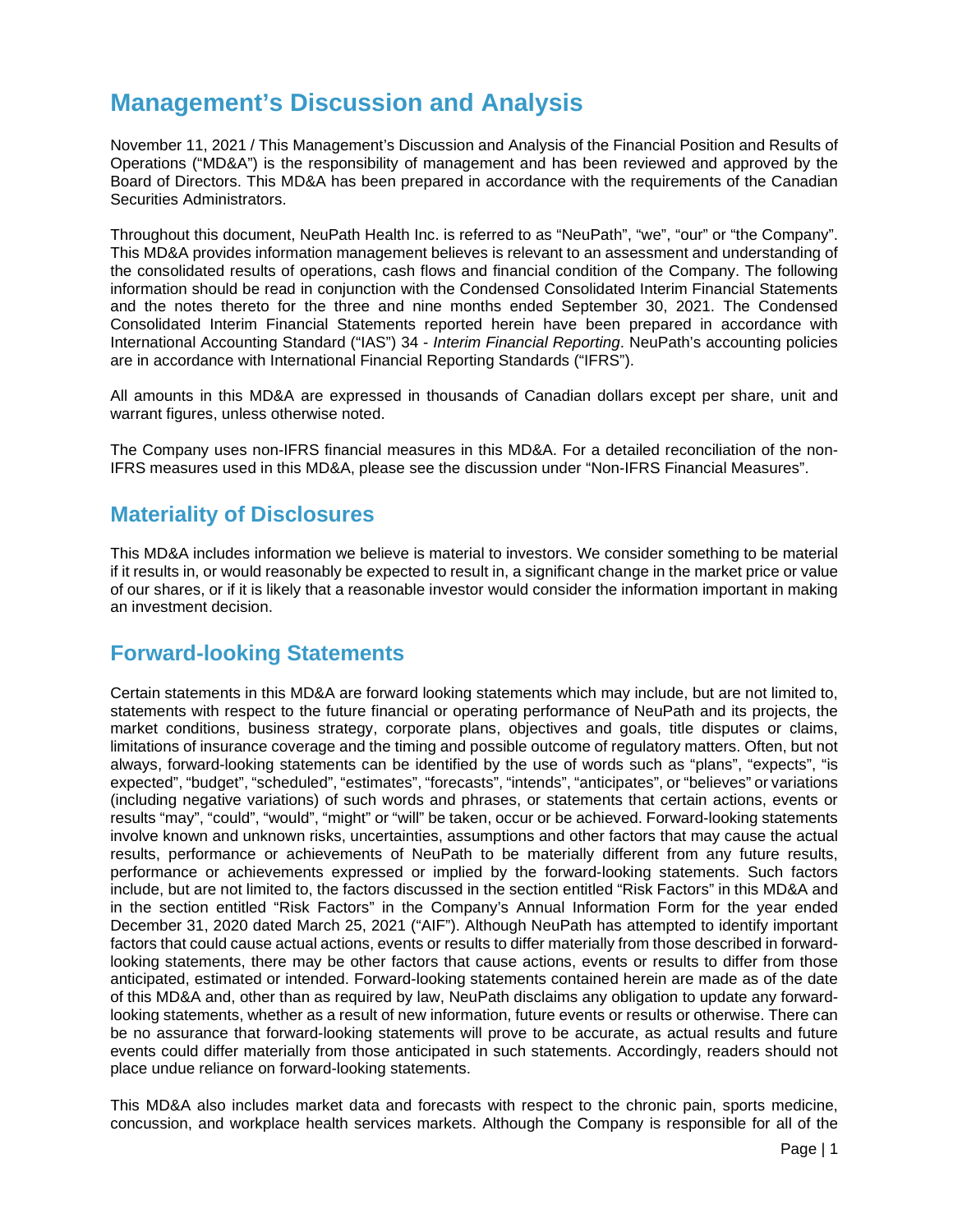disclosure contained in this MD&A, in some cases the Company relies on and refers to market data and certain industry forecasts that were obtained from third party surveys, market research, consultant surveys, publicly available information and industry publications and surveys that it believes to be reliable. Unless otherwise indicated, all market and industry data and other statistical information and forecasts contained in this MD&A are based on independent industry publications, reports by market research firms or other published independent sources and other externally obtained data that the Company believes to be reliable. Any such market data, information or forecast may prove to be inaccurate because of the method by which it was obtained or because it cannot always be verified with complete certainty given the limits on the availability and reliability of raw data, the voluntary nature of the data gathering process and other limitations and uncertainties, including those discussed in the AIF under the heading "Risk Factors". As a result, although the Company believes that these sources are reliable, it has not independently verified the information.

## **Non-IFRS Financial Measures**

The Company discloses non-IFRS measures (such as adjusted EBITDA) that do not have standardized meanings prescribed by IFRS. The Company believes that shareholders, investment analysts and other readers find such measures helpful in understanding the Company's financial performance. Non-IFRS financial measures do not have any standardized meaning prescribed by IFRS and may not have been calculated in the same way as similarly named financial measures presented by other reporting issuers and therefore unlikely to be comparable to similar measures presented by other companies. Furthermore, these non-IFRS measures should not be considered in isolation or as a substitute for measures of performance or cash flows as prepared in accordance with IFRS. These measures should be considered as supplemental in nature and not as a substitute for related financial information prepared in accordance with IFRS.

## **Adjusted EBITDA**

EBITDA refers to net income (loss) determined in accordance with IFRS, before depreciation and amortization, net interest expense (income) and income tax expense (recovery). The Company defines adjusted EBITDA as EBITDA, plus stock-based compensation expense, restructuring costs, fair value adjustments, listing expense and transaction costs, impairment charges and finance income. Management believes adjusted EBITDA is a useful supplemental measure to determine the Company's ability to generate cash available for working capital, capital expenditures, debt repayments, interest expense and income taxes.

The following table provides a reconciliation of adjusted EBITDA to net income (loss):

|                                                    | Three Months ended |       | Nine Months ended |          |
|----------------------------------------------------|--------------------|-------|-------------------|----------|
|                                                    | September 30       |       | September 30      |          |
|                                                    | 2021               | 2020  | 2021              | 2020     |
|                                                    |                    | \$    |                   | \$       |
| Net loss and comprehensive loss                    | (660)              | (290) | (2, 510)          | (4, 471) |
| Add back:                                          |                    |       |                   |          |
| Depreciation and amortization                      | 704                | 632   | 2,243             | 1,892    |
| Net interest expense                               | 214                | 153   | 659               | 1,289    |
| Income tax expense                                 |                    | 190   | 282               | 397      |
| <b>EBITDA</b>                                      | 258                | 685   | 674               | (893)    |
| Add back:                                          |                    |       |                   |          |
| Stock-based compensation                           | 169                | 61    | 661               | 124      |
| Fair value adjustments                             |                    |       |                   | 405      |
| Listing expense and transaction costs <sup>1</sup> | 138                |       | 1,054             | 2,258    |
| Finance income                                     | (8)                | (11)  | (26)              | (35)     |
| <b>Adjusted EBITDA</b>                             | 557                | 735   | 2,363             | 1,859    |

<sup>1</sup> Transaction costs include professional fees related to the acquisition of HealthPointe Medical Centres Ltd. and a portion of accrued contingent consideration that under IFRS 3, *Business Combinations* was not permitted to be included in the acquisition cost and has been accounted for as remuneration rather than consideration transferred.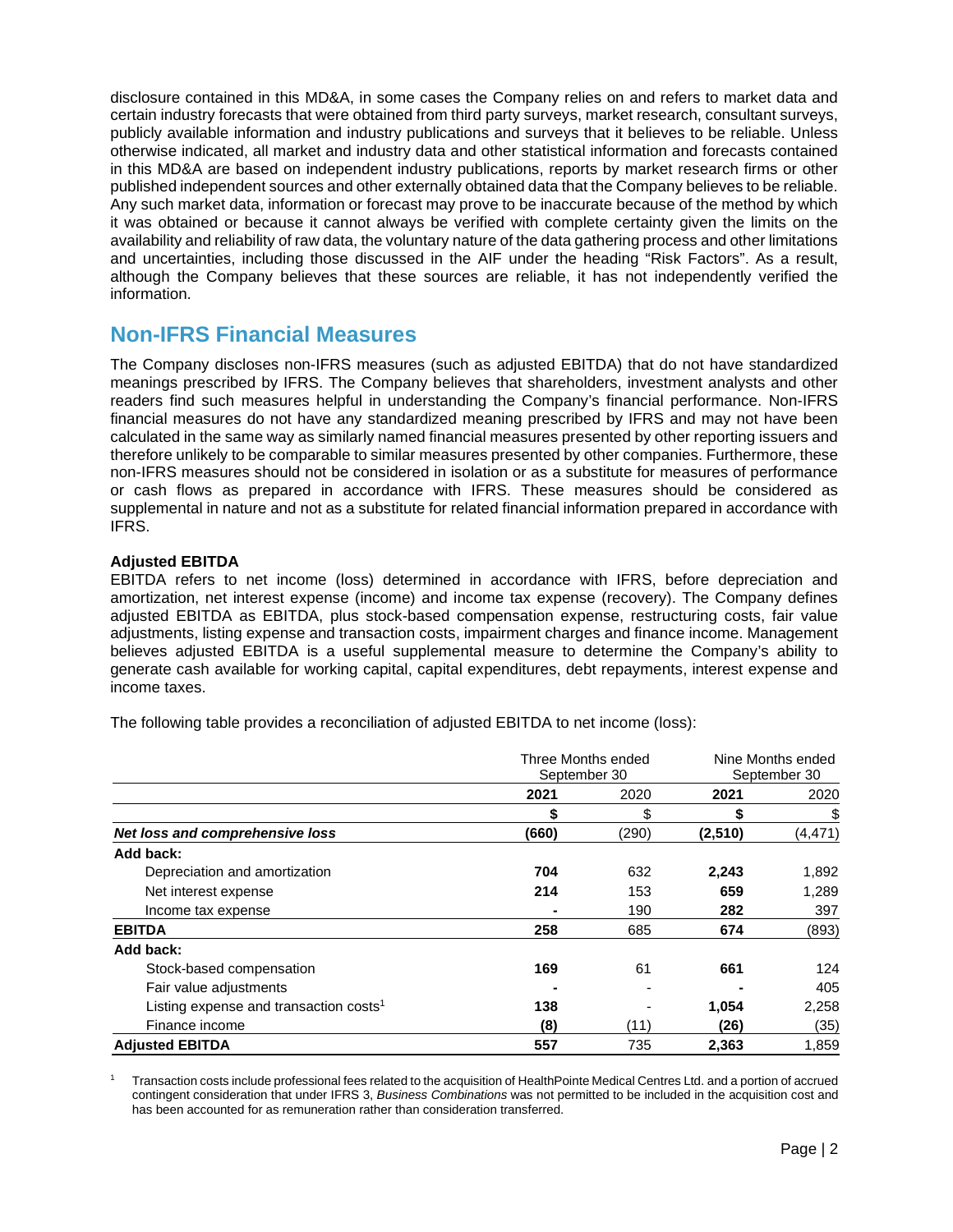## **Gross Margin**

Management believes gross margin is an important supplemental measure for evaluating operating performance and to allow for operating performance comparability from period to period. Gross margin is calculated as medical services revenue minus cost of medical services, divided by medical services revenue.

## **Overview**

NeuPath is an end-to-end, integrated network of health care businesses focused on transforming the hope of a better life into the reality of a life more fully lived. The Company endeavours to achieve this goal by working with patients to return functionality lost due to chronic pain, spinal injuries, sports related injuries and concussions. NeuPath's end-to-end solution is built on a base of research, with technology layered in, with a goal of better outcomes from assessments and treatments.



## **Research**

Through a wholly owned subsidiary, NeuPath provides contract research services to pharmaceutical companies. More importantly, these clinical research capabilities allow the Company to evaluate the efficacy of new and existing services and treatments. In addition, the Company utilizes its research capabilities to fill research gaps in traditionally underfunded areas, like chronic pain. NeuPath has completed data collection and is now working to publish the findings from a 550-patient study focused on chronic pain and the impact of NeuPath's treatments on patients' lives.

## **Technology**

NeuPath utilizes technology to enhance in-person care or to make care more accessible or more convenient for patients. During the COVID-19 pandemic in 2020, the Company enhanced its virtual care capabilities by converting approximately 10% of total patient visits to virtual visits. Virtual care is becoming increasingly important for patients. According to a recent study by Environics Research, 82% of Canadians believe their employer should provide access to virtual health care. In addition, NeuPath is currently working to develop a remote chronic pain management app that will allow patients to access education and tools that will help them better self-manage chronic pain. The Company's remote pain management app will utilize a more holistic, patient-centred approach to chronic pain management by including education and tools around sleep, exercise, diet and behaviour modification, in addition to traditional pharmacotherapy approaches for managing chronic pain. The app will allow for improved data collection and will facilitate improved communication between health care providers and patients. A recent study by University Health Network found that "digital solutions, including remote monitoring, can help chronic pain sufferers manage their pain".

## **Assessments & Treatments**

NeuPath operates an interdisciplinary network of medical clinics in Ontario and Alberta and an independent medical assessment business with a national network of health care providers. The Company's medical clinics provide comprehensive assessments and rehabilitation services to clients with chronic pain, musculoskeletal/back injuries, sports related injuries and concussions. NeuPath's health care providers cover a broad range of specialties and include: Physiatrists, Neurologists, Anesthesiologists, General Practitioners with specialized training in chronic pain, as well as Medication Management Physicians, Athletic Therapists and Nurses.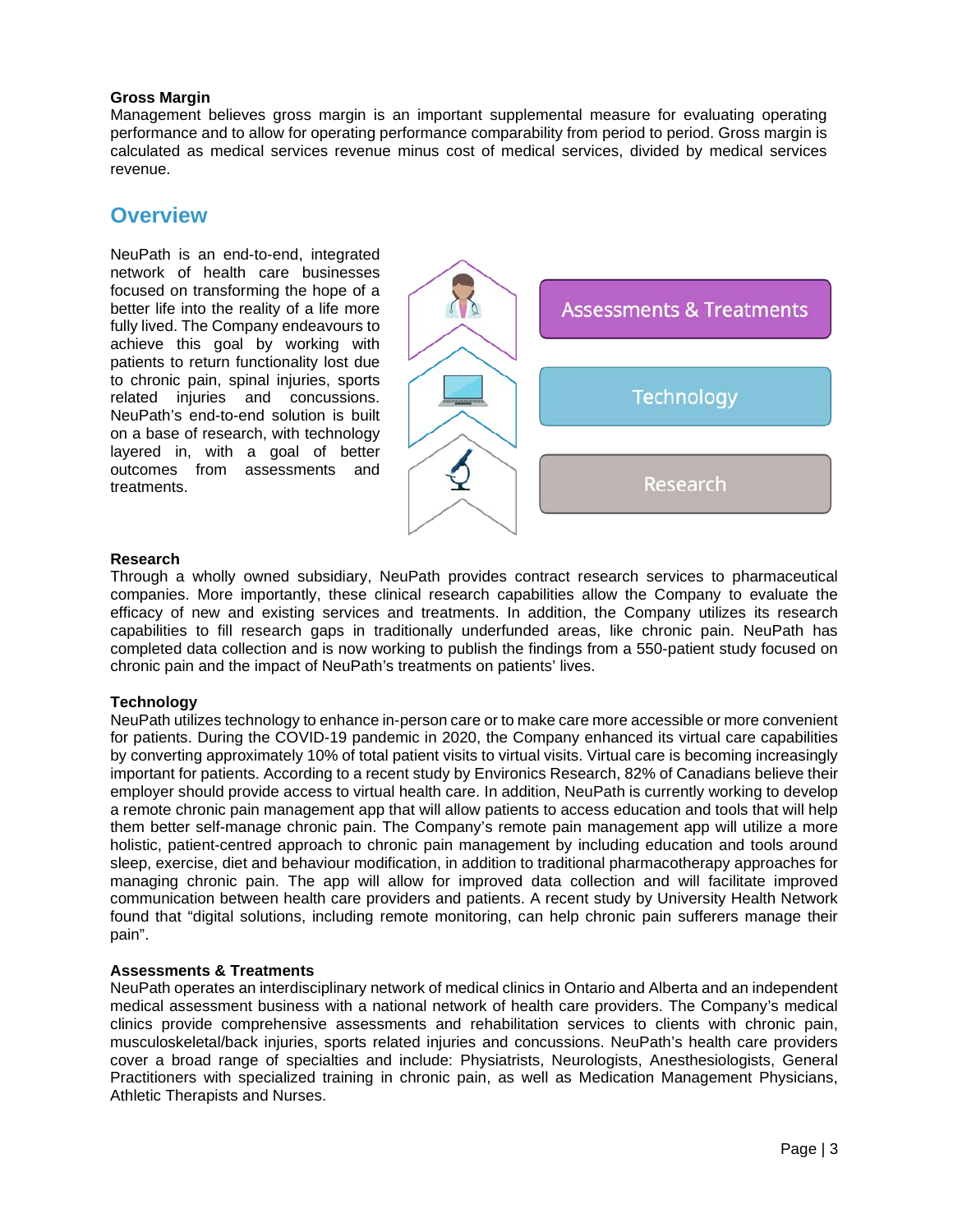NeuPath provides workplace health services and independent medical assessments to employers and disability insurers through a national network of health care providers, including: Cardiologists, Dentists, Dermatologists, Endocrinologists, Psychiatrists, Gastroenterologists, General Practitioners, Internal Medicine Specialists, Neurologists, Neuropsychiatrists, Neuropsychologists, Occupational Therapists, Ophthalmologists, Orthopedic Surgeons, Physiatrists, Physiotherapists, Psychologists, Respirologists and Rheumatologists.

NeuPath generates revenue by providing both insured and uninsured services to patients. Insured services include treatments or procedures covered by provincial health plans and third-party health insurance plans. In most cases, the insurer is billed directly by NeuPath. Uninsured services include assessments, treatments and procedures that are not covered by provincial health plans or third-party health insurance plans and are billed directly to patients.

## **Markets**

The Company competes in the chronic pain, sports medicine, concussion and workplace health services markets in Canada. Conditions often coexist amongst these distinct markets, for example, chronic pain is one of the known consequences of a traumatic brain injury. NeuPath believes that having the ability to treat these often co-existing conditions and building collaborative, interdisciplinary teams of health care providers are distinct competitive advantages and are important foundations for improving patient care.



## **Chronic Pain**

According to the Global Burden of Disease Study, chronic pain is the 4th most burdensome disease or condition(1). Not

surprisingly, chronic pain is also prevalent, impacting approximately 1 in 5 adults worldwide<sup>(2)</sup>. Despite chronic pain's prevalence and impact, it has only recently started to attract increased attention. In May 2019, the World Health Organization added chronic pain to its International Classification of Diseases for the first time. The International Classification of Diseases is used worldwide as a diagnostic tool to classify causes of injury or death and the addition of chronic pain will allow for better tracking of the impact and prevalence of chronic pain. In addition, the Canadian federal government formed the Canadian Pain Task Force in March 2019 to assess how chronic pain is currently managed and make recommendations for improvement. Both of these initiatives should result in increased attention on chronic pain.

In terms of cost, a recent study found that chronic pain cost between \$38-\$40 billion in Canada in 2019, of which \$15-\$17 billion represents direct health care costs<sup>(3)</sup>.

## **Sports Medicine**

According to a 2015 report by Parachute, injuries in sports and physical activity cost the Canadian health care system nearly \$1.5 billion annually.

## **Concussions**

\_\_\_\_\_\_\_\_\_\_\_\_\_\_\_\_\_\_\_\_\_\_\_\_

Concussions or traumatic brain injuries ("TBIs") have gained prominence recently mainly due to research and improved understanding around chronic traumatic encephalopathy ("CTE") and its connection to head trauma. *The Cost of Injury in Canada* study, released in 2015, estimated the cost of head injuries in sports and recreation at \$1.0 billion per year in Canada.

<sup>(1)</sup> Kassebaum NJ, Smith AGC, Bernabé E, Fleming TD, Reynolds AE, Vos T, Murray CJL, Marcenes W; GBD 2015 Oral Health Collaborators. Global, Regional, and National Prevalence, Incidence, and Disability-Adjusted Life Years for Oral Conditions for 195 Countries, 1990-2015: A Systematic Analysis for the Global Burden of Diseases, Injuries, and Risk Factors. J Dent Res. 2017 Apr;96(4):380-387. doi: 10.1177/0022034517693566. PMID: 28792274; PMCID: PMC5912207.

<sup>&</sup>lt;sup>(2)</sup> BU School of Public Health. (2017). Chronic Pain and the Health of Populations. Retrieved from

https://www.bu.edu/sph/news/articles/2017/chronic-pain-and-the-health-of-populations/.

<sup>&</sup>lt;sup>(3)</sup> The Canadian Pain Task Force. (2020). Working Together to Better Understand, Prevent, and Manage Chronic Pain: What We Heard. Cat.: H134-17/2020E-PDF. Retrieved from https://www.canada.ca/content/dam/hc-sc/documents/corporate/about-healthcanada/public-engagement/external-advisory-bodies/canadian-pain-task-force/report-2020-rapport/report-2020.pdf.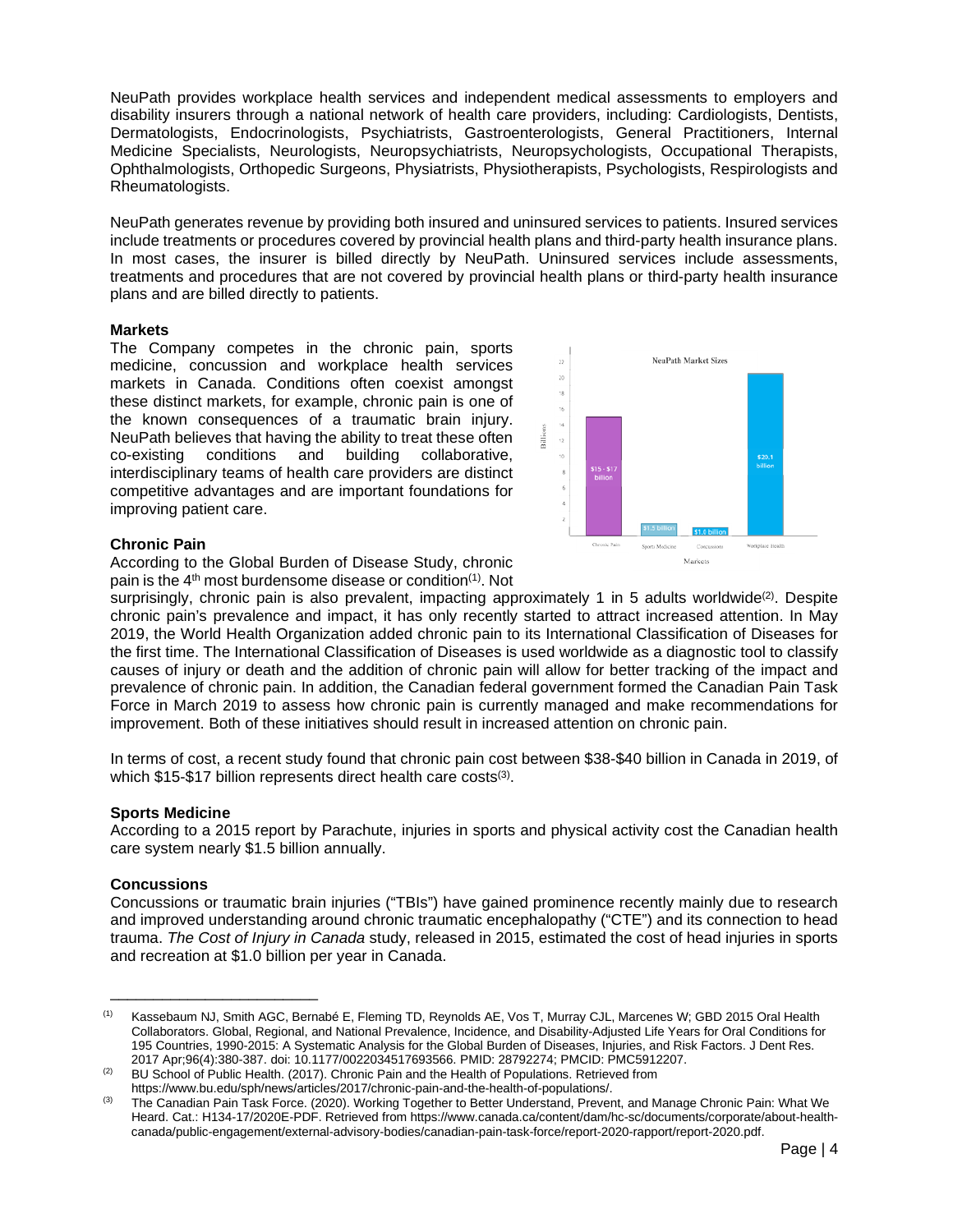## **Workplace Health Services**

Spending on employee benefit group life and health plans in Canada was estimated to be \$46.1 billion in 2019, with \$21.9 billion spent on medical benefits. A significant portion of this cost is allocated to traditional benefits like medical, dental and life/AD&D. A recent study by Deloitte found that employers are increasingly aware that conditions like mental illness are costly for employers. As a result, some employers are investing in workplace mental health initiatives and, more importantly, are generating a positive return on investment.

According to a recent report by the Conference Board of Canada, health care costs in Canada are expected to increase substantially over the next decade due to an aging population, combined with population growth and the impact of COVID-19. Without substantial increases in public funding, Canadians could experience a reduction in access to care and employers could see a corresponding increase in lost productivity. Based on early experiences with workplace mental health initiatives, in an effort to reduce the costs associated with lost productivity, employers might look to implement other workplace health initiatives.

# **Significant Transactions**

## **Cynergi Memorandum of Understanding**

On August 23, 2021, the Company announced a Memorandum of Understanding ("MoU") with Texas-based Cynergi Health Partners ("Cynergi"), a leading multidisciplinary company recognized for clinical excellence and for cutting edge treatment technologies for addiction and psychiatry, to evaluate the effectiveness of Cynergi's virtual reality ("VR") program targeting chronic pain management. Rilaxta VRx, Cynergi's category leading software, will be used in combination with other treatments offered at NeuPath. The companies will work on developing and co-marketing a combined offering - consisting of Rilaxta VRx and NeuPath's remote pain management and virtual care platform - across Canada and the U.S.

## **KumoCare Acquisition**

On June 9, 2021, the Company announced a strategic transaction to acquire KumoCare, a virtual care platform to further expand NeuPath's virtual care and telemedicine offerings. Prior to COVID-19, patients and their physicians alike preferred an in-person care experience. The care model changed out of necessity in 2020 to bring about virtual care via telemedicine that was both clinically useful and economically viable. NeuPath went from no virtual care visits in 2019 to nearly 10% of all consultations in 2020 and is currently above those levels in 2021. There are numerous benefits to NeuPath from this transaction, including:

- reduced wait times with more efficient and easy access for both patients and their physicians;
- drives a new revenue line for NeuPath across all of NeuPath's offerings;
- the ability to provide care beyond the physical constraints of clinic locations and hours;
- seamless integration with health card validation and payment processing; and
- NeuPath intends to unveil additional business lines over time, powered by the KumoCare platform.

On August 16, 2021, the Company closed the acquisition of KumoCare. Under the terms of the definitive agreement, and in consideration for the purchase of 100% of the issued and outstanding shares of Aidly Inc. the owner of KumoCare, NeuPath has agreed to pay total consideration of up to \$1.5 million subject to a net working capital adjustment, payable as follows: (i) \$1.0 million paid in NeuPath shares at an issue price of \$0.70 per share; and (ii) additional cash consideration of up to \$0.5 million, based on the achievement of certain operational targets.

## **HealthPointe Acquisition**

On February 7, 2021, the Company completed the acquisition of HealthPointe Medical Centres Ltd. ("HealthPointe"). HealthPointe operates a 20,000 square foot facility in Edmonton, Alberta offering physician-based care services for a wide range of injuries and issues, including chronic pain management, spinal injuries, sport medicine and concussions. Patients receive interdisciplinary care from HealthPointe's roster of Physiatrists, Neurologists, Medication Management Physicians, Athletic Therapists and Nurses. In addition to the medical clinic, HealthPointe also holds a minority equity interest in two physiotherapy and sport medicine clinics in Alberta.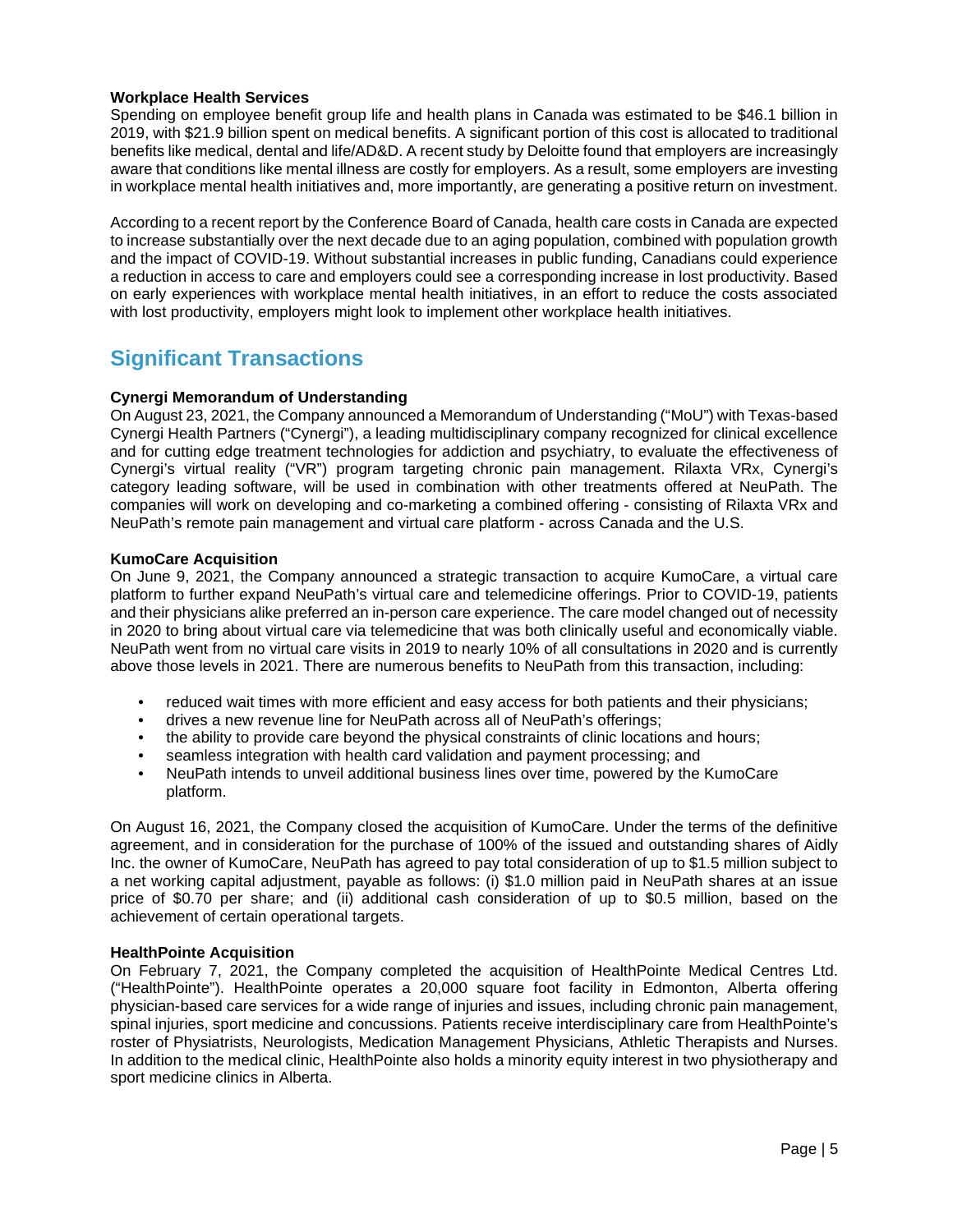Under the terms of the Share Purchase Agreement, in consideration for the purchase of 100% of the issued and outstanding shares of HealthPointe, NeuPath agreed to pay total cash consideration of up to \$4.7 million, including an upfront payment of \$3.2 million and up to \$1.5 million of contingent consideration over a two-year measurement period, based on the achievement of certain financial results, as well as the assumption of approximately \$2.0 million of term debt spread across a number of facilities, which renew annually for consecutive 12-month periods bearing interest at the Royal Bank of Canada ("RBC") prime rate, and approximately \$0.1 million for cash and other working capital adjustments.

## **Bought Deal Financing**

On November 13, 2020, the Company closed a short-form prospectus offering, on a bought deal basis, including the full exercise of the underwriters' overallotment option. The Company issued a total of 13,340,000 units at the price of \$0.90 per unit for aggregate gross proceeds of approximately \$12.0 million. Each unit comprised of one common share and one-half of one common share purchase warrant of the Company. Each whole warrant is exercisable into one common share of the Company at an exercise price of \$1.25 until November 13, 2022. The Company has the right to accelerate the expiry date of the warrants, upon no less than 15 trading days' notice to the holders of warrants and issuing a news release announcing the acceleration, if the volume weighted average trading price of the common shares for any twenty consecutive trading days on the TSX Venture Exchange ("Exchange") exceeds \$1.75 per share. In connection with the bought deal, the underwriters were paid cash commissions of \$0.7 million and issued 800,400 broker warrants of the Company. Each broker warrant is exercisable to acquire one common share of the Company at the exercise price of \$0.90 per common share until November 13, 2022. The Company incurred additional share issuance costs totalling approximately \$0.7 million in connection with the financing.

## **Qualifying Transaction**

On June 25, 2020, the Company closed its qualifying transaction with 2576560 Ontario Inc. ("257"), Canada's largest provider of chronic pain management services (the "Qualifying Transaction"). Prior to the Qualifying Transaction, the Company was known as Klinik Health Ventures Corp. ("Klinik"), a capital pool company as defined by Policy 2.4 of the Exchange. Pursuant to the terms of the Qualifying Transaction, the Company indirectly acquired all of the issued and outstanding shares of 257 in consideration for common shares of the Company. The Qualifying Transaction was effected through a reverse takeover structured as a court approved plan of arrangement under Section 182 of the *Business Corporations Act* (Ontario) (the "Arrangement") on the terms and conditions set out in the arrangement agreement dated as of April 24, 2020, among the Company, 2752695 Ontario Inc. (a wholly owned subsidiary of the Company at the time) and 257.

Pursuant to the Arrangement: (i) the holders of common shares of 257 received five (5) common shares of the Company in exchange for each common share of 257 held by them (the "Exchange Ratio"); (ii) all outstanding options and warrants of 257 were exchanged, based on the Exchange Ratio, for options and warrants of the Company on substantially similar terms and conditions; and (iii) 257 amalgamated with 2752695 Ontario Inc. Immediately following the completion of the Arrangement, the Company completed a share consolidation on a 5:1 basis (the "Consolidation"). Upon completion of the Arrangement and the Consolidation, there were 28,503,446 common shares of the Company issued and outstanding, of which, former shareholders of 257 held approximately 86% of the Company's then issued and outstanding common shares. As a result, the Qualifying Transaction resulted in the reverse takeover of the Company by 257.

Upon completion of the Qualifying Transaction, the business of 257 became the business of the Company as a result of 257 becoming a wholly owned subsidiary of the Company. The common shares of the Company resumed trading on the Exchange on July 6, 2020 under the ticker symbol "NPTH".

## **Impact of COVID-19**

On March 11, 2020, the World Health Organization declared the outbreak of the novel strain of coronavirus, specifically identified as "COVID-19", a global pandemic. The outbreak resulted in governments worldwide enacting emergency measures to combat the spread of the virus. These measures, which included the implementation of travel bans, border shutdowns, self-imposed quarantine periods, closure of non-essential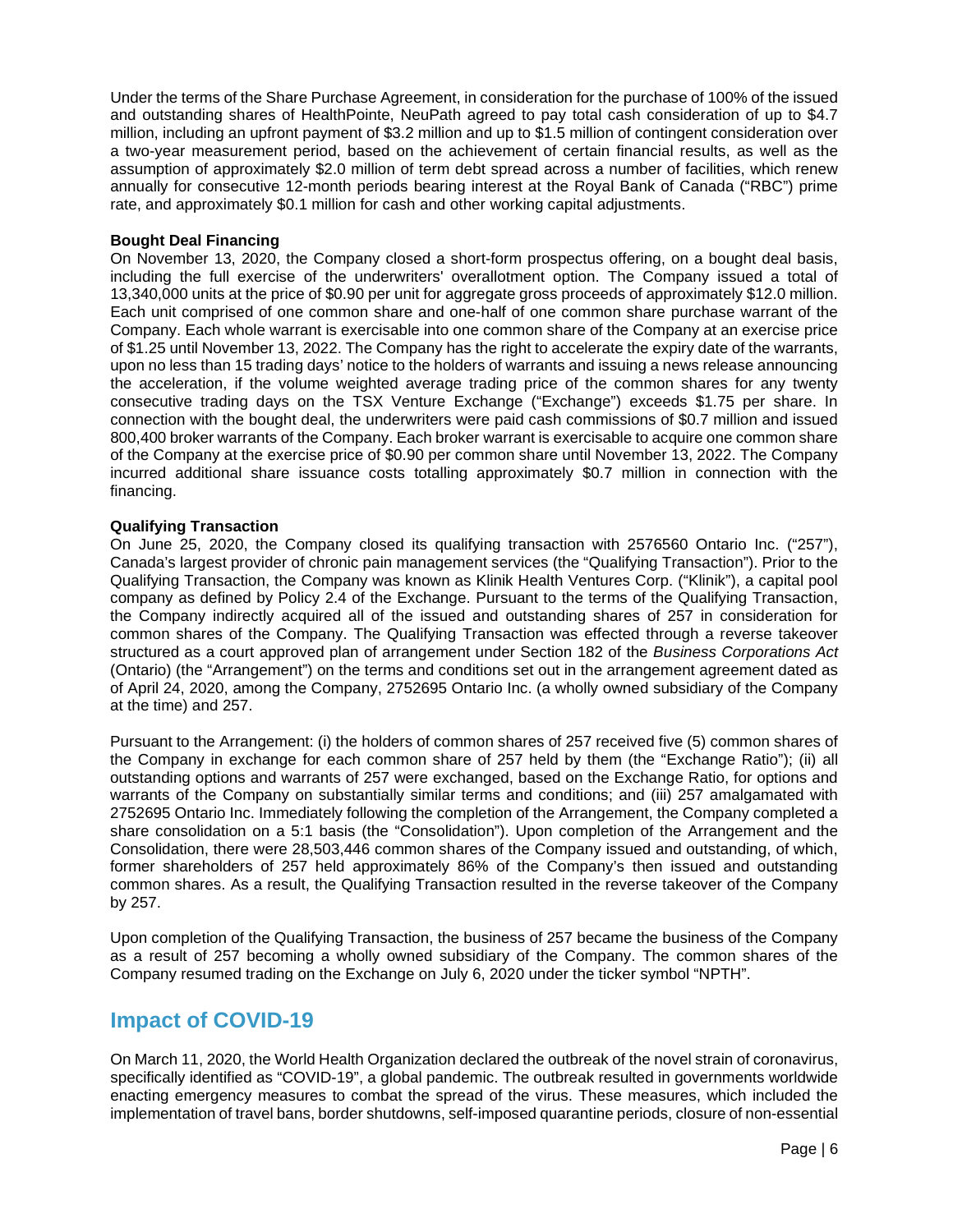businesses and restrictive social measures, have caused material disruption to businesses globally, resulting in an economic slowdown and significant volatility in global equity markets.

COVID-19 had a negative impact on the Company's revenue during the end of the first quarter and into the second quarter of 2020. During this period, a number of patients cancelled appointments and, in an effort to protect our patients, staff and physicians, we restricted patient volumes in our clinics and temporarily closed three clinics to patient visits at the end of March 2020. To minimize the impact on revenue, we were able to shift some patients, physicians and staff to other clinics in our network. After implementing additional safety protocols, the three clinics closed to patient visits in March 2020 were reopened in late April and early May 2020.

COVID-19 also impacted the cost of providing medical services to our patients. The Company continues to incur additional costs related to purchasing personal protection equipment, as well as additional labour costs to screen patients for COVID-19 symptoms prior to their appointments to ensure the safety of patients, physicians and our staff.

NeuPath's executive team is continually monitoring the evolution of COVID-19 and has focused on using technology to improve patient care. The health and safety of our employees, patients, physicians and community continue to be a top priority and the Company will continue to operate in a manner consistent with the emergency measures implemented by the Government of Canada and the Provinces of Ontario and Alberta to combat the spread of COVID-19.

## **Growth Strategy**

The Company's growth strategy is focused on two key pillars:

- *Organic growth* The Company's focus is to generate revenue growth by improving capacity utilization at its existing medical clinics. In addition to adding complementary services, adding health care providers, and improving patient throughput, the Company is also leveraging proprietary technology platforms to further improve utilization and build new revenue streams. Capacity utilization was 63% in the nine months ended September 30, 2021 compared to 53% in the comparative period in 2020. Capacity utilization was negatively impacted in 2020 by COVID-19.
- *Strategic acquisitions* The market for medical clinics is highly fragmented in Canada. The Company acquired HealthPointe in Edmonton in February 2021 as the first step in its expansion into Western Canada. The Company plans to acquire medical clinics across the country to expand its national footprint and continue to leverage its existing infrastructure.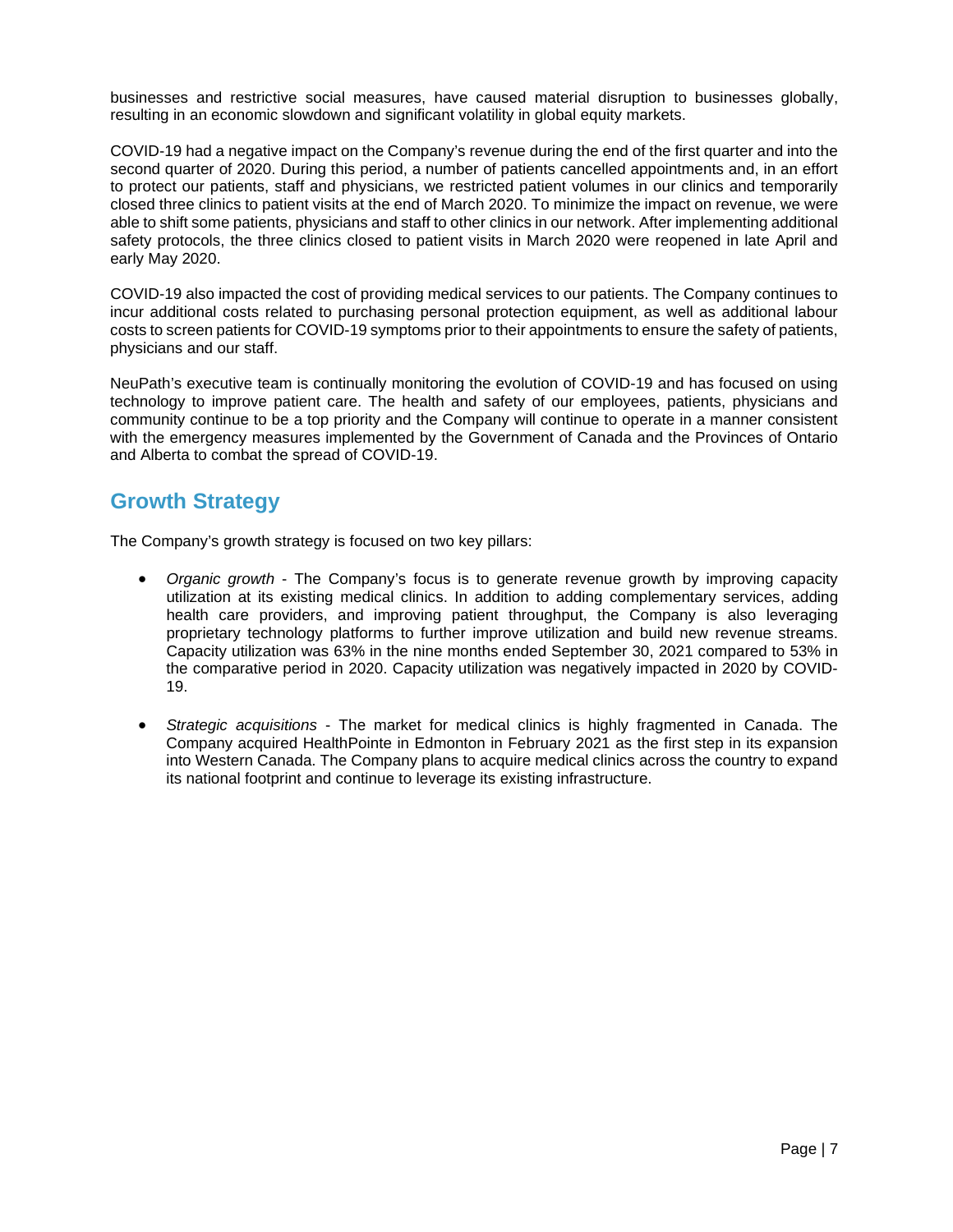|  | <b>Selected Financial Information</b> |
|--|---------------------------------------|
|  |                                       |

|                                                                        | Three Months ended<br>September 30 |        |                                             | Nine Months ended<br>September 30 |
|------------------------------------------------------------------------|------------------------------------|--------|---------------------------------------------|-----------------------------------|
|                                                                        | 2021                               | 2020   | 2021                                        | 2020                              |
|                                                                        | \$                                 | \$     | \$                                          | \$                                |
| <b>Operations</b>                                                      |                                    |        |                                             |                                   |
| Clinic revenue                                                         | 14,389                             | 11,434 | 43,142                                      | 32,678                            |
| Non-clinic revenue                                                     | 766                                | 571    | 2,133                                       | 2,151                             |
| <b>Total Revenue</b>                                                   | 15,155                             | 12,005 | 45,275                                      | 34,829                            |
| <b>Total operating expenses</b>                                        | 15,873                             | 12,116 | 47,039                                      | 36,275                            |
| Loss from operations                                                   | (718)                              | (111)  | (1,764)                                     | (1, 446)                          |
| Other expenses (income)                                                | (58)                               | (11)   | 464                                         | 2,628                             |
| Net loss before income taxes                                           | (660)                              | (100)  | (2, 228)                                    | (4,074)                           |
| Income tax expense                                                     |                                    | 190    | 282                                         | 397                               |
| Net loss and comprehensive loss                                        | (660)                              | (290)  | (2, 510)                                    | (4, 471)                          |
| Adjusted EBITDA <sup>1</sup>                                           | 557                                | 735    | 2,363                                       | 1,859                             |
| Net loss per common share                                              |                                    |        |                                             |                                   |
| basic and diluted                                                      | (0.01)                             | (0.01) | (0.06)                                      | (0.21)                            |
| Weighted average number of common shares<br>outstanding (in thousands) |                                    |        |                                             |                                   |
| basic and diluted                                                      | 45,766                             | 28,503 | 44,666                                      | 20,816                            |
|                                                                        |                                    |        | As at<br>September 30, December 31,<br>2021 | As at<br>2020                     |
| <b>Financial Position</b>                                              |                                    |        | \$                                          | \$                                |
| Cash and cash equivalents                                              |                                    |        | 6,006                                       | 10,850                            |
| <b>Total assets</b>                                                    |                                    |        | 52,264                                      | 46,120                            |
| Total non-current liabilities                                          |                                    |        | 11,855                                      | 8,516                             |
| <b>Total liabilities</b>                                               |                                    |        | 25,570                                      | 18,496                            |
| <b>Total equity</b>                                                    |                                    |        | 26,694                                      | 27,624                            |

1. Adjusted EBITDA is a non-IFRS measure. Please refer to *Non-IFRS Financial Measures* above.

# **Results of Operations**

## **Medical Services**

|                      |        | Three Months ended<br>September 30 |        | Nine Months ended<br>September 30 |  |
|----------------------|--------|------------------------------------|--------|-----------------------------------|--|
|                      | 2021   | 2020                               | 2021   | 2020                              |  |
|                      |        |                                    |        | \$                                |  |
| Clinic revenue       | 14,389 | 11.434                             | 43,142 | 32,678                            |  |
| Non-clinic revenue   | 766    | 571                                | 2,133  | 2,151                             |  |
| <b>Total revenue</b> | 15,155 | 12,005                             | 45,275 | 34,829                            |  |

Total revenue is comprised of clinic revenue and non-clinic revenue. Total revenue was \$15.2 million and \$45.3 million for the three and nine months ended September 30, 2021 compared to \$12.0 million and \$34.8 million for the three and nine months ended September 30, 2020.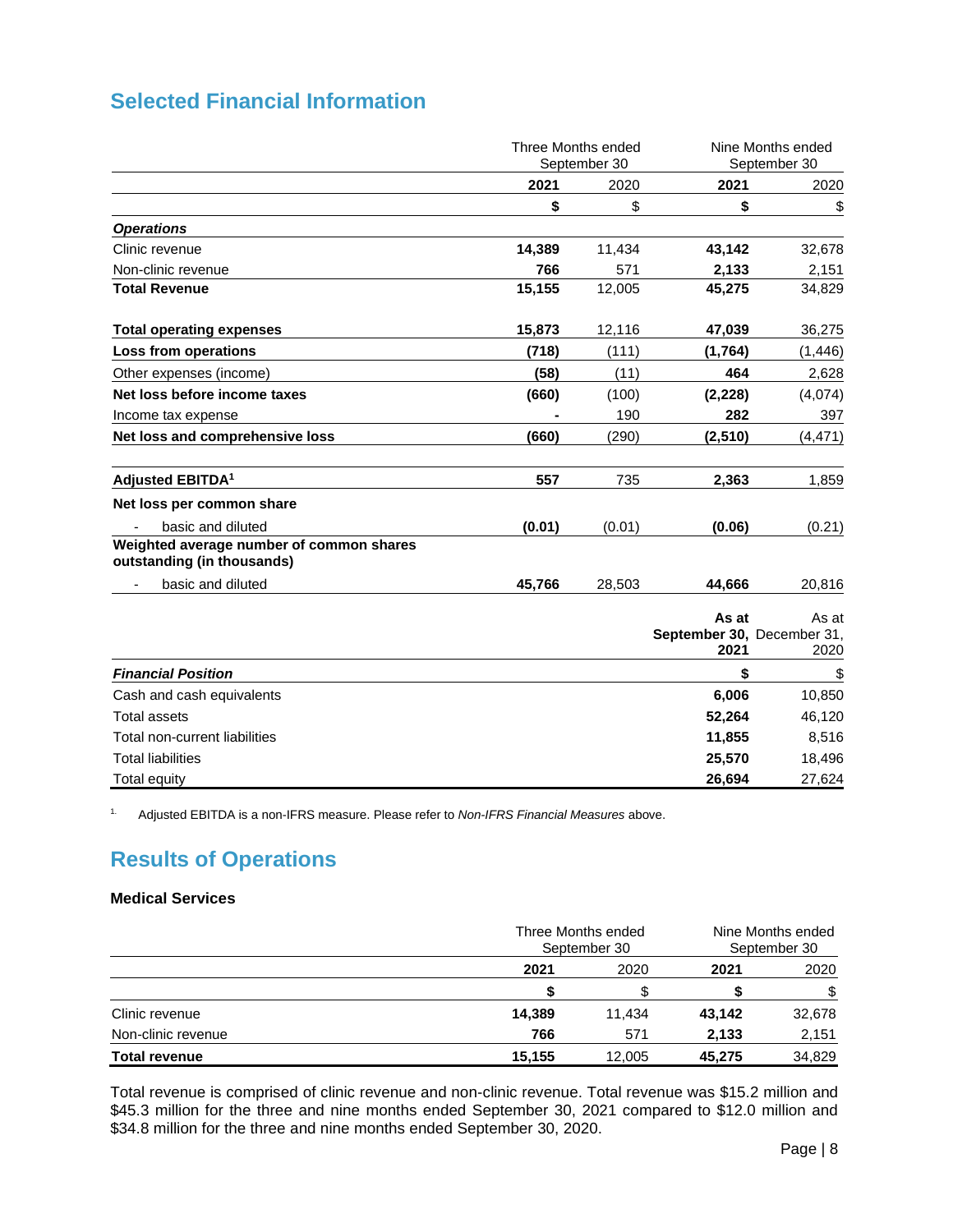#### *Clinic revenue*

Clinic revenue is generated through the provision of medical services to patients. Clinic revenue was \$14.4 million and \$43.1 million for the three and nine months ended September 30, 2021 compared to \$11.4 million and \$32.7 million for the three and nine months ended September 30, 2020. The acquisition of HealthPointe in February 2021 accounted for \$2.9 million and \$7.8 million of the increase in clinic revenue in the three and nine months ended September 30, 2021, and the balance was related to organic growth from improved capacity utilization. Overall, capacity utilization increased to 63% in the three and nine months ended September 30, 2021 compared to 55% and 53% in the comparative three and nine-month periods.

#### *Non-clinic revenue*

Non-clinic revenue was \$0.8 million and \$2.1 million for the three and nine months ended September 30, 2021 compared to \$0.6 million and \$2.2 million for the three and nine months ended September 30, 2020. Non-clinic revenue is earned from physician staffing where NeuPath provides physicians for provincial and federal correctional institutions and hospital health departments across Canada, and from contract research services provided to pharmaceutical companies and clinical research organizations. This revenue fluctuates depending on the need for physicians in certain institutions and the timing and enrolment of clinical studies that the Company is working on.

#### **Significant Customers**

Under IFRS 8, *Operating Segments* ("IFRS 8"), major customers are those that account for greater than 10% of the Company's consolidated revenues. The Company has two major customers that accounted for 91% and 90% of the Company's total revenue for the three and nine months ended September 30, 2021 [one major customer represented 94% and 93% of the Company's total revenue for the three and nine months ended September 30, 2020]. The Company's credit risk is low as its major customers are both government organizations.

|                                     | Three Months ended<br>September 30 |        | Nine Months ended<br>September 30 |        |
|-------------------------------------|------------------------------------|--------|-----------------------------------|--------|
|                                     | 2021                               | 2020   | 2021                              | 2020   |
|                                     |                                    | \$     |                                   |        |
| Cost of medical services            | 12,651                             | 9,424  | 36,964                            | 27,628 |
| General and administrative expenses | 1,905                              | 1,572  | 6,046                             | 4,480  |
| Occupancy costs                     | 420                                | 345    | 1,174                             | 1,011  |
| Depreciation and amortization       | 683                                | 622    | 2,196                             | 1,867  |
| Interest cost                       | 214                                | 153    | 659                               | 1,289  |
| <b>Total operating expenses</b>     | 15.873                             | 12.116 | 47,039                            | 36.275 |

#### **Operating Expenses**

Total operating expenses were \$15.9 million and \$47.0 million for the three and nine months ended September 30, 2021 compared to \$12.1 million and \$36.3 million for the three and nine months ended September 30, 2020.

#### *Cost of Medical Services*

Cost of medical services was \$12.7 million and \$37.0 million for the three and nine months ended September 30, 2021 compared to \$9.4 million and \$27.6 million for the three and nine months ended September 30, 2020. For the current three and nine-month periods, the cost of medical services increased due to increased medical services revenue and also includes \$0.2 million and \$0.6 million of remuneration payment accruals related to the HealthPointe acquisition, and \$0.2 million and \$0.5 million of Restricted Share Unit ("RSU") award accruals related to the HealthPointe physician vendors. In the comparative three and nine-month periods, the cost of medical services included \$0.1 million and \$0.4 million of Canada Emergency Wage Subsidy ("CEWS") payroll subsidies available under the COVID-19 Economic Response Plan. The cost of medical services as a percentage of medical services revenue was 83.5% and 81.6% for the three and nine months ended September 30, 2021 compared to 78.5% and 79.3% for the three and nine months ended September 30, 2020.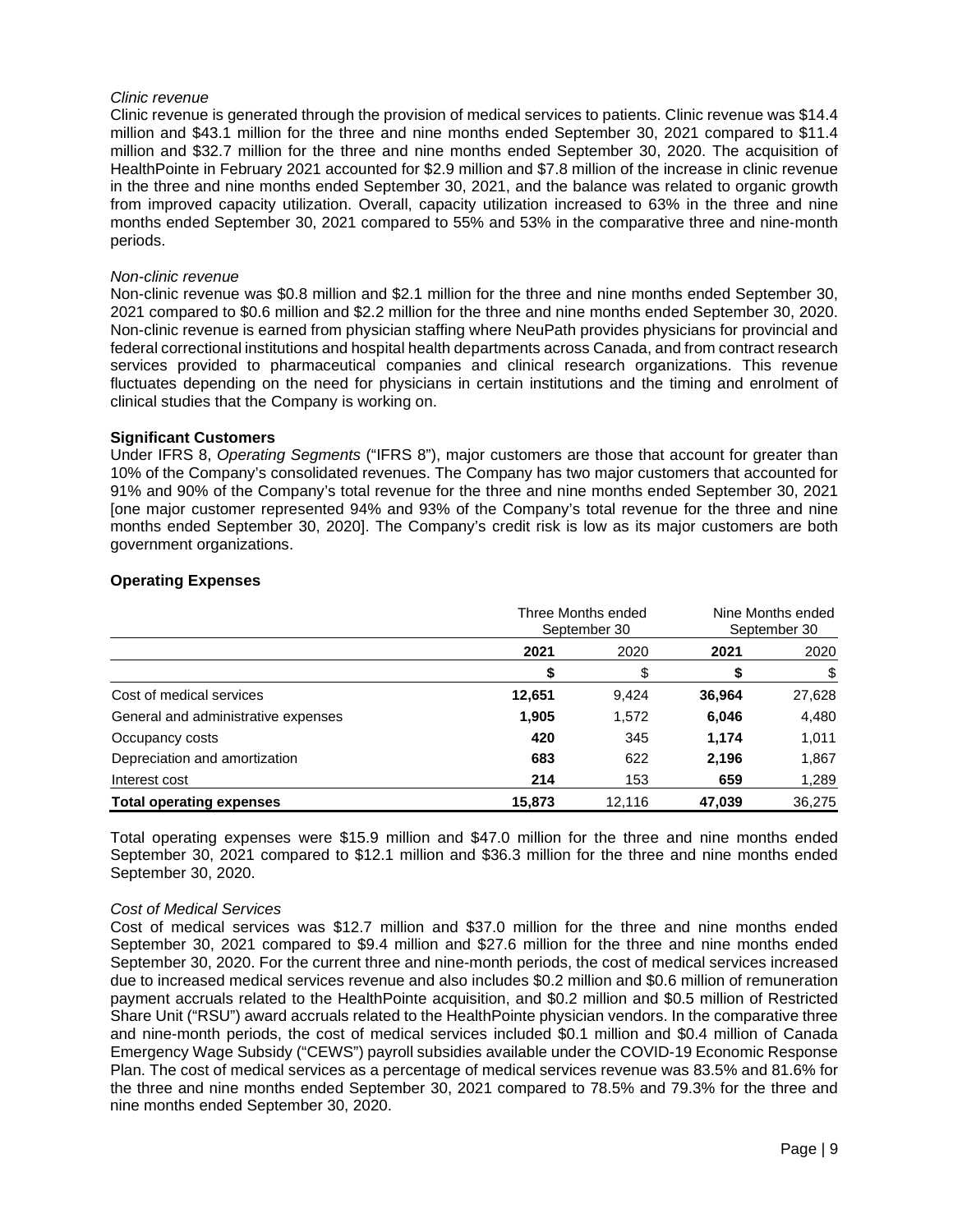Gross margin was 16.5% and 18.4% for the three and nine months ended September 30, 2021 compared to 21.5% and 20.7% for the three and nine months ended September 30, 2020. Gross margin for the current three and nine-month periods was impacted by remuneration payment accruals related to the HealthPointe acquisition and RSU award accruals related to the HealthPointe physician vendors. Excluding these transaction-related accruals, gross margin would have been 19.1% and 20.7% for the three and nine months ended September 30, 2021.

#### *General and Administrative*

General and administrative ("G&A") expenses increased to \$1.9 million and \$6.0 million for the three and nine months ended September 30, 2021 compared to \$1.6 million and \$4.5 million for the three and nine months ended September 30, 2020. The increase in G&A expenses was due to the inclusion of HealthPointe and public company costs.

#### *Occupancy Costs*

Occupancy costs were \$0.4 million and \$1.2 million for the three and nine months ended September 30, 2021 compared to \$0.3 million and \$1.0 million for the three and nine months ended September 30, 2020. Occupancy costs represent the costs related to leased and owned facilities. As at September 30, 2021, the Company leased twelve facilities and owned one facility.

#### *Depreciation and Amortization*

Depreciation and amortization expenses were \$0.7 million and \$2.2 million for the three and nine months ended September 30, 2021 compared to \$0.6 million and \$1.9 million for the three and nine months ended September 30, 2020. The increase in depreciation and amortization expenses during the current three and nine-month periods was due to the acquisition of HealthPointe.

#### *Interest Costs*

Interest costs were \$0.2 million and \$0.7 million for the three and nine months ended September 30, 2021 compared to \$0.2 million and \$1.3 million for the three and nine months ended September 30, 2020. Interest costs relates to the outstanding debt and interest charges due to accretion of interest on leases. The decrease in the current nine-month period was attributable to the conversion of preferred shares and convertible debentures to common shares in June 2020 pursuant to the completion of the Qualifying Transaction (See *Significant Transactions - Qualifying Transaction*).

#### **Loss from Operations**

Loss from operations was \$0.7 million and \$1.8 million for the three and nine months ended September 30, 2021 compared to \$0.1 million and \$1.4 million for the three and nine months ended September 30, 2020. The increase in loss from operations in the current three and nine-month periods related to remuneration payment accruals attributable to the HealthPointe acquisition, and \$0.5 million of RSU award accruals, partially offset by increased medical services revenue.

## *Other Expenses (Income)*

|                                       |      | Three Months ended<br>September 30 |                | Nine Months ended<br>September 30 |  |
|---------------------------------------|------|------------------------------------|----------------|-----------------------------------|--|
|                                       | 2021 | 2020                               | 2021           | 2020                              |  |
|                                       |      |                                    |                | \$.                               |  |
| Fair value adjustments                |      |                                    | $\blacksquare$ | 405                               |  |
| Finance income                        | (8)  | (11)                               | (26)           | (35)                              |  |
| Listing expense and transaction costs | (50) |                                    | 490            | 2,258                             |  |
| Total other expenses (income)         | (58) | (11)                               | 464            | 2.628                             |  |

#### *Fair Value Adjustments*

The Company recognized fair value adjustments of \$nil for the three and nine months ended September 30, 2021 compared to \$nil and \$0.4 million for the three and nine months ended September 30, 2020. Fair value adjustments related to the preferred shares and convertible debentures, which were converted to common shares as part of the Qualifying Transaction.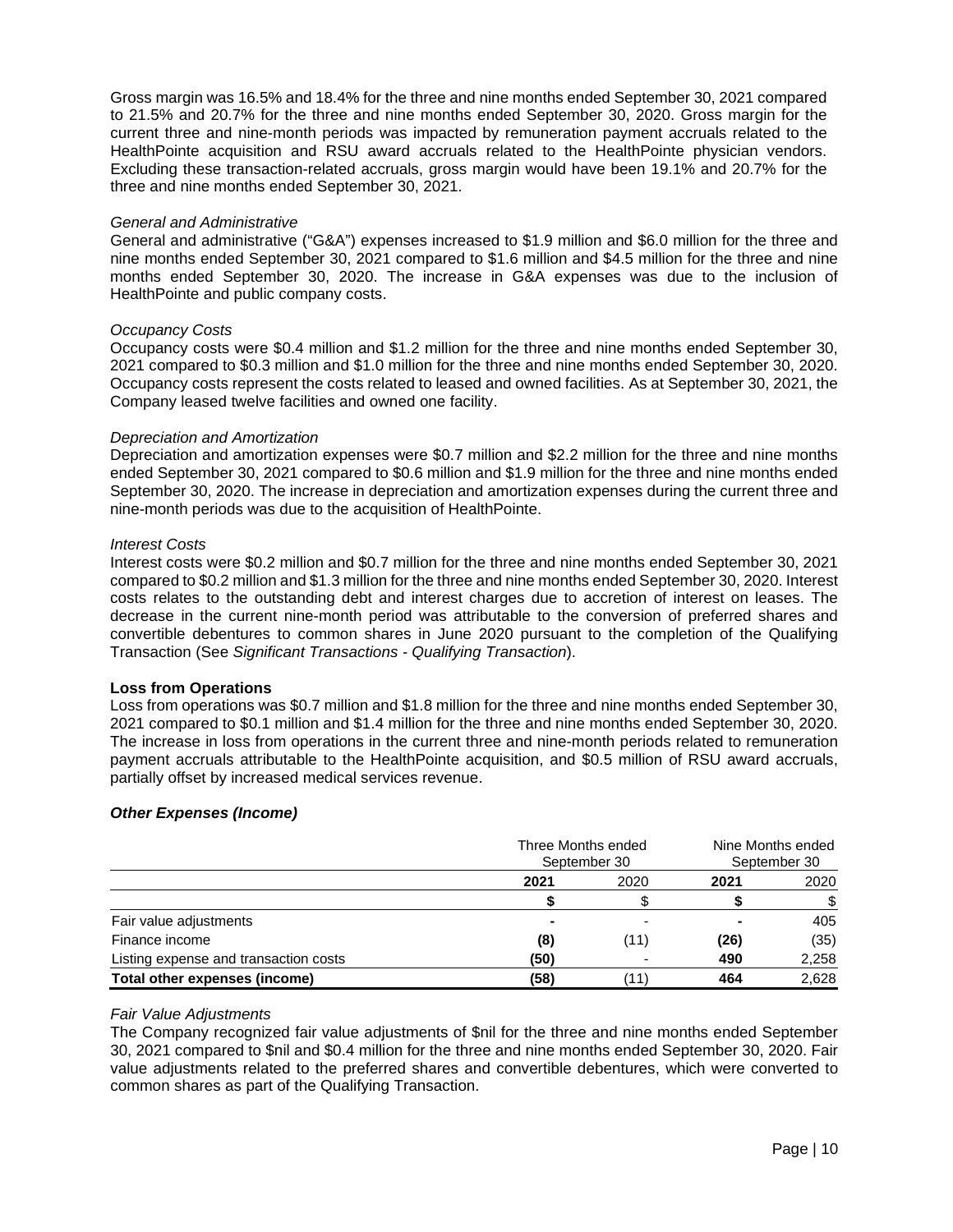## *Finance Income*

Finance income was \$8 and \$26 for the three and nine months ended September 30, 2021 compared to \$11 and \$35 for the three and nine months ended September 30, 2020. Finance income relates to accretion on rent receivables related to subleases at its clinical and office locations in Canada.

## *Listing Expense and Transaction Costs*

Listing expense and transaction costs was \$(50) and \$0.5 million for the three and nine months ended September 30, 2021 compared to \$nil and \$2.3 million for the three and nine months ended September 30, 2020. In the current three-month period, transaction costs related to the acquisition of KumoCare that were expensed during the year have been capitalized as part of the acquired intangible asset. In the current ninemonth period, transaction costs related to the acquisition of HealthPointe. In the comparative nine-month period, listing expense and transaction costs related to the Qualifying Transaction and includes a \$1.3 million non-cash item that represented the difference between the purchase price and the acquired net assets.

## **Net Loss and Comprehensive Loss**

|                                 | Three Months ended<br>September 30 |       | Nine Months ended<br>September 30 |         |
|---------------------------------|------------------------------------|-------|-----------------------------------|---------|
|                                 | 2021                               | 2020  | 2021                              | 2020    |
|                                 |                                    |       |                                   | \$      |
| Net loss before income taxes    | (660)                              | (100) | (2, 228)                          | (4,074) |
| Income tax expense              |                                    | 190   | 282                               | 397     |
| Net loss and comprehensive loss | (660)                              | (290) | (2,510)                           | (4,471) |

## *Income Tax Expense*

Income tax expense was \$nil and \$0.3 million for the three and nine months ended September 30, 2021 compared to \$0.2 million and \$0.4 million for the three and nine months ended September 30, 2020. The Company's income tax expense related to income generated from two of its wholly owned subsidiaries. The Company has available tax losses within its consolidated operations and is assessing its tax structure.

## *Net Loss and Comprehensive Loss*

Net loss and comprehensive loss was \$0.7 million for the three months ended September 30, 2021 compared to \$0.3 million for the three months ended September 30, 2020. The increase in net loss during the current three-month period was related to remuneration payment and RSU award accruals associated with the HealthPointe acquisition. The comparative three-month period included \$0.2 million of CEWS subsidies.

Net loss and comprehensive loss was \$2.5 million for the nine months ended September 30, 2021 compared to \$4.5 million for the nine months ended September 30, 2020. The improvement in net loss during the current nine-month period was attributable to increased medical services revenue, partially offset by transaction costs related to the HealthPointe acquisition. Included in the comparative nine-month period was \$2.3 million of transaction costs related to the Company's Qualifying Transaction.

## **Segments**

IFRS 8 requires operating segments to be determined based on internal reports that are regularly reviewed by the chief operating decision makers for the purpose of allocating resources to the segment and assessing its performance. The Company has one operating segment: medical services.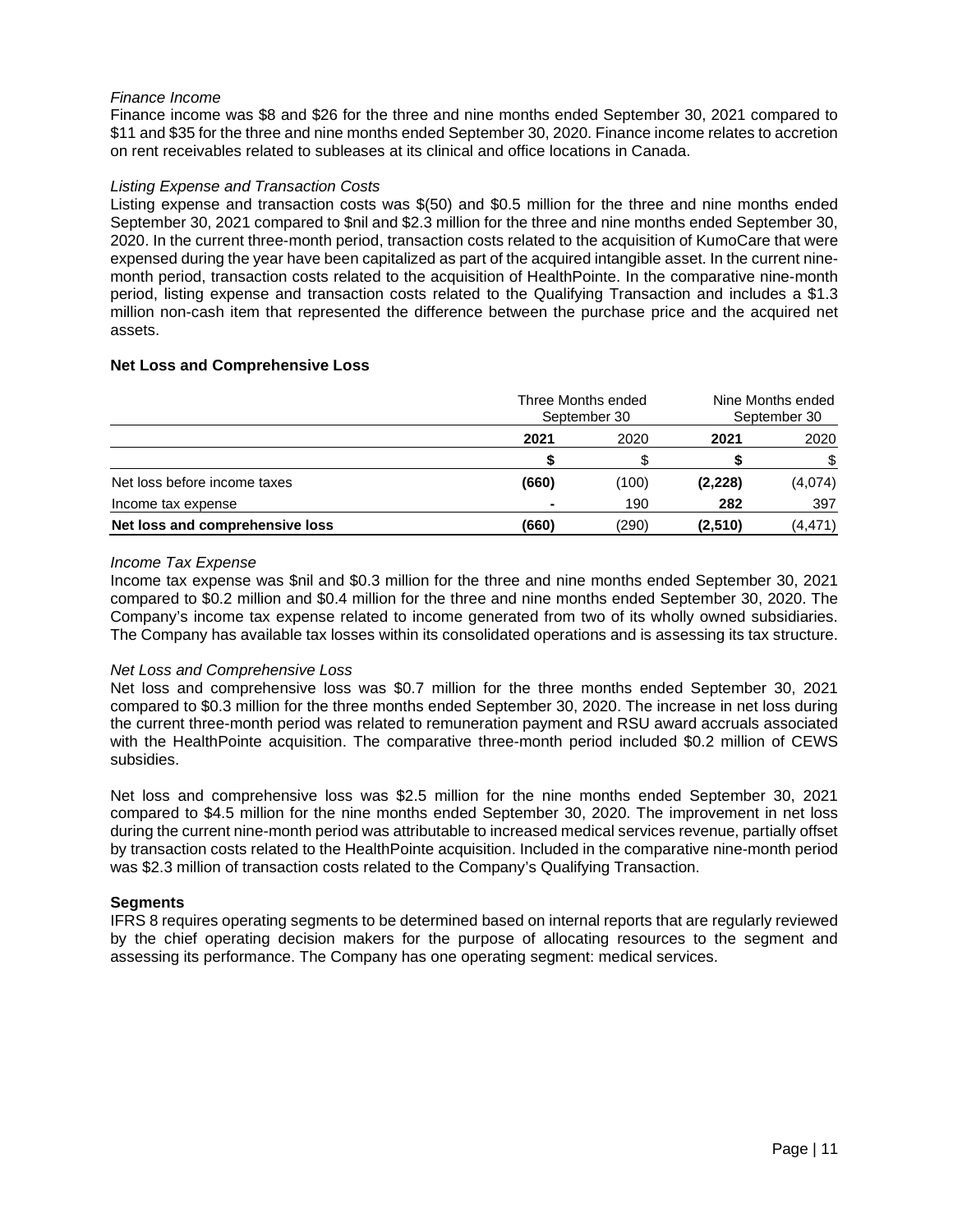# **Liquidity and Capital Resources**

|                                                              | Three Months ended<br>September 30 |       | Nine Months ended<br>September 30 |          |
|--------------------------------------------------------------|------------------------------------|-------|-----------------------------------|----------|
|                                                              | 2021                               | 2020  | 2021                              | 2020     |
|                                                              | \$                                 | \$    | \$                                | \$       |
| Net loss and comprehensive loss                              | (660)                              | (290) | (2,510)                           | (4, 471) |
| Items not involving current cash flows                       | 1,041                              | 726   | 3,402                             | 4,855    |
| Cash provided by operations                                  | 381                                | 436   | 892                               | 384      |
| Net change in non-cash working capital                       | 461                                | (938) | (192)                             | 284      |
| Cash provided by (used in) operating activities              | 842                                | (502) | 700                               | 668      |
| Cash provided by (used in) investing activities              | (183)                              | (11)  | (3, 141)                          | 2,747    |
| Cash provided by (used in) financing activities              | (762)                              | (438) | (2, 403)                          | (1,960)  |
| Net change in cash and cash equivalents during the<br>period | (103)                              | (951) | (4, 844)                          | 1,455    |
| Cash and cash equivalents, beginning of period               | 6,109                              | 3,289 | 10,850                            | 883      |
| Cash and cash equivalents, end of period                     | 6,006                              | 2,338 | 6,006                             | 2,338    |

## **Cash and Cash Equivalents**

As at September 30, 2021, cash and cash equivalents was \$6.0 million compared to \$10.9 million as at December 31, 2020 and \$2.3 million as at September 30, 2020.

## **Operating Activities**

Cash provided by operating activities was \$0.8 million and \$0.7 million for the three and nine months ended September 30, 2021 compared to cash used in operating activities of \$0.5 million for the three months ended September 30, 2020 and cash provided by operating activities of \$0.7 million for the nine months ended September 30, 2020.

The \$1.3 million increase in cash provided by operating activities for the three months ended September 30, 2021 compared to cash used in operating activities for the three months ended September 30, 2020 related to a working capital recovery of \$0.5 million in the current three-month period compared to an investment in working capital of \$0.9 million in the comparative three-month period.

The \$32 increase in cash provided by operating activities for the nine months ended September 30, 2021 compared to the nine months ended September 30, 2020 related to a decrease in net loss and comprehensive loss, offset by a \$0.2 million working capital investment in the current nine-month period compared to a \$0.3 million working capital recovery largely due to a \$1.4 million non-cash listing expense and transaction costs in the comparative nine-month period.

## **Investing Activities**

Cash used in investing activities was \$0.2 million for the three months ended September 30, 2021 compared to \$11 for the three months ended September 30, 2020. Cash used in investing activities for the current quarter related to \$85 for the acquisition of equipment for medical clinics and \$98 for the development of software assets. Cash used in investing activities in the comparative quarter related to the acquisition of equipment for medical clinics.

Cash used in investing activities was \$3.1 million for the nine months ended September 30, 2021 compared to cash provided by investing activities of \$2.7 million for the nine months ended September 30, 2020. Cash used in investing activities for the current nine-month period primarily related to the acquisition of HealthPointe (see *Significant Transactions - HealthPointe Acquisition*). Cash provided by investing activities for the nine months ended September 30, 2020 related to cash received by the Company of \$2.8 million upon completion of the Qualifying Transaction, offset by \$37 related to the acquisition of equipment for medical clinics.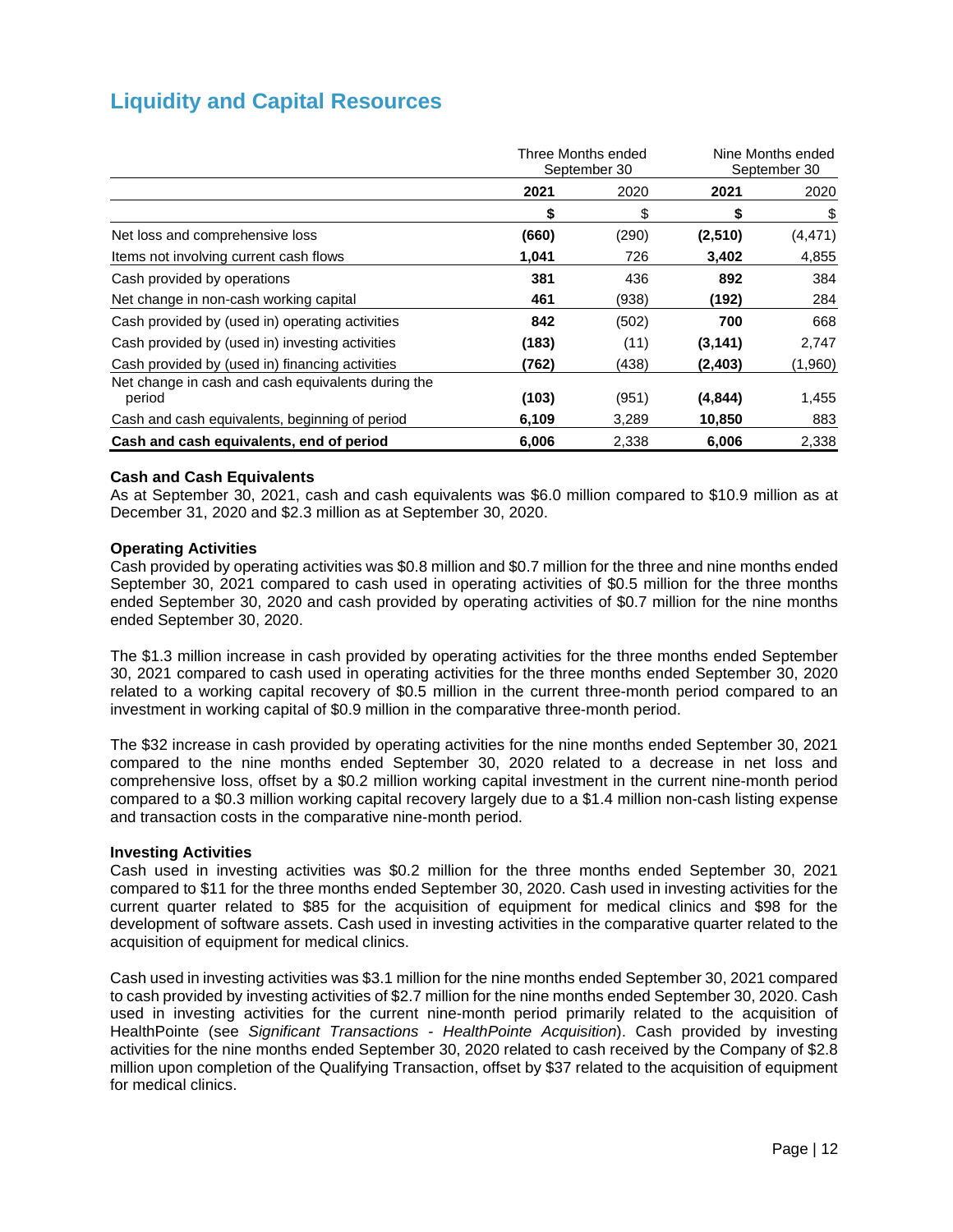## **Financing Activities**

Cash used in financing activities was \$0.8 million for the three months ended September 30, 2021 compared to \$0.4 million for the three months ended September 30, 2020. In the current quarter, cash used in financing activities was related to \$0.8 million in repayments of long-term debt and lease obligations. Cash used in financing activities for the comparative quarter was related to \$0.6 million of long-term debt and lease obligations.

Cash used in financing activities was \$2.4 million for the nine months ended September 30, 2021 compared to \$2.0 million for the nine months ended September 30, 2020. In the current nine-month period, cash used in financing activities was related to repayments of long-term debt and lease obligations. Cash used in financing activities for the comparative nine-month period was related to repayments of long-term debt and lease obligations and included a \$0.6 million payment for the InMedic acquisition that was deferred for two years as part of the acquisition consideration.

## **Working Capital**

The Company defines working capital as current assets, less accounts payable and accrued liabilities, provisions and current income tax liabilities. The Company anticipates that its current working capital and the revenue it expects to generate from its continuing operations will be sufficient to satisfy its current debt obligations and working capital needs for the next 12 months. The Company's ability to satisfy its noncurrent debt obligations will depend principally upon its future operating performance.

## **Capital Structure**

The Company's strategy includes organic growth through improved capacity utilization and growth through strategic acquisition. To execute this strategy, the Company may need to access additional resources under existing loan arrangements or seek alternate sources of financing, including equity issuances.

The Company expects to continue to be able to meet all obligations as they become due using some or all of the following sources of liquidity: cash flow generated from operations, existing cash and cash equivalents on hand and additional borrowing capacity under its senior secured term loan facility. In addition, subject to market conditions, the Company may raise additional funding through equity financing. The Company believes that its capital structure will provide financial flexibility to pursue future growth strategies. However, the Company's ability to fund operating expenses and debt service requirements will depend on, among other things, future operating performance, which will be affected by general economic, industry, financial and other factors, including the impact of COVID-19 and other factors beyond the Company's control (See *Risk Factors)*.

# **Selected Quarterly Information**

The following is selected quarterly financial information for the Company over the last eight quarterly reporting periods:

|                                 | Q <sub>3</sub><br>2021 | Q <sub>2</sub><br>2021 | Q1<br>2021 | Q4<br>2020 | Q3<br>2020 | Q2<br>2020 | Q1<br>2020 | Q4<br>2019 |
|---------------------------------|------------------------|------------------------|------------|------------|------------|------------|------------|------------|
|                                 | \$                     | \$                     | \$         | \$         | \$         | \$         | \$         | \$         |
| Clinic revenue                  | 14,389                 | 15,211                 | 13,542     | 12.243     | 11.434     | 10,452     | 10.792     | 12,234     |
| Non-clinic revenue              | 766                    | 716                    | 651        | 567        | 571        | 770        | 810        | 809        |
| Total operating expenses        | 15,873                 | 16,809                 | 14,357     | 13,652     | 12.116     | 11,978     | 12,181     | 14,374     |
| Other expenses (income)         | (58)                   | 108                    | 414        | (56)       | (11)       | 2,488      | 151        | 1,888      |
| Net loss and comprehensive loss | (660)                  | (1, 148)               | (702)      | (587)      | (290)      | (3, 351)   | (830)      | (2,761)    |
| Adjusted EBITDA <sup>1</sup>    | 557                    | 766                    | 1,040      | 116        | 735        | 600        | 524        | 464        |
| Net loss per common share       |                        |                        |            |            |            |            |            |            |
| - basic and diluted             | (0.01)                 | (0.03)                 | (0.02)     | (0.02)     | (0.01)     | (0.19)     | (0.05)     | (0.17)     |

<sup>1</sup> Adjusted EBITDA is a non-IFRS measure. Please refer to *Non-IFRS Financial Measures* above.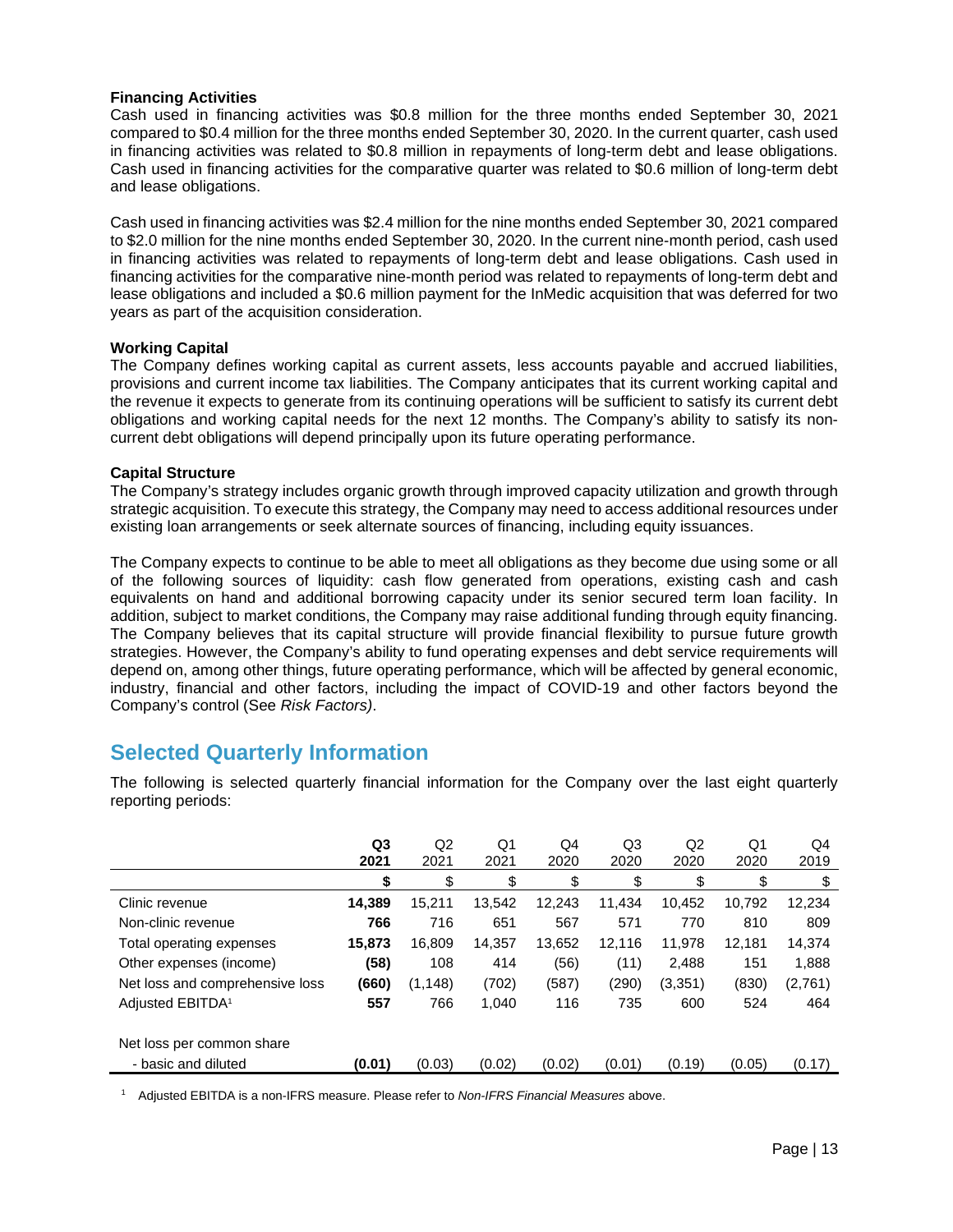# **Financial Instruments**

## **Classification of Financial Instruments**

Financial assets and financial liabilities are measured on an ongoing basis at fair value or amortized cost. The classification of the financial instruments, as well as their carrying values, are shown in the table below:

|                                                | <b>September 30, 2021</b> | December 31, 2020 |
|------------------------------------------------|---------------------------|-------------------|
|                                                | \$                        | \$                |
| <b>Financial assets at amortized cost</b>      |                           |                   |
| Cash and cash equivalents                      | 6,006                     | 10,850            |
| Accounts receivable                            | 9,308                     | 7,672             |
| Total financial assets                         | 15,314                    | 18,522            |
| <b>Financial liabilities at amortized cost</b> |                           |                   |
| Accounts payable and accrued liabilities       | 7,983                     | 5,612             |
| Provisions                                     |                           | 150               |
| Due to related parties                         | 3,674                     | 3,674             |
| Long-term debt                                 | 5,243                     | 4,329             |
| Lease obligations                              | 7,766                     | 4,672             |
| Other obligations                              | 500                       |                   |
| <b>Total financial liabilities</b>             | 25.166                    | 18.437            |

The Company's financial instruments are measured at amortized cost and their fair values approximate carrying values.

#### **Financial Instruments**

IFRS 13, *Fair Value Measurements* requires disclosure of a three-level hierarchy that reflects the significance of the inputs used in making fair value measurements. All assets and liabilities for which fair value is measured or disclosed in the financial statements are categorized within the fair value hierarchy, described as follows, based on the lowest level input that is significant to the fair value measurement as a whole:

- Level 1 Unadjusted quoted prices at the measurement date for identical assets or liabilities in active markets.
- Level 2 Observable inputs other than quoted prices in Level 1, such as quoted prices for similar assets and liabilities in active markets; quoted prices for identical or similar assets and liabilities in markets that are not active; or other inputs that are observable or can be corroborated by observable market data.
- Level 3 Significant unobservable inputs that are supported by little or no market activity.

The Company reviews the fair value hierarchy classification on a quarterly basis. Changes to the ability to observe valuation inputs may result in a reclassification of levels for certain securities within the fair value hierarchy. The Company did not have any transfer of assets or liabilities between Level 1, Level 2 and Level 3 of the fair value hierarchy during the three and nine months ended September 30, 2021 and 2020.

## **FINANCIAL RISK MANAGEMENT**

The Company is exposed in varying degrees to a variety of financial instrument related risks. The Board of Directors mitigates these risks by assessing, monitoring and approving the Company's risk management process. This is not an exhaustive list of all risks nor will the mitigation strategies eliminate all risks listed.

## **Credit Risk**

The Company, in the normal course of business, is exposed to credit risk from its customers. Credit risk is the risk of an unexpected loss if a counterparty to a financial instrument fails to meet its contractual obligations. The Company is exposed to credit risk on its cash and cash equivalents and accounts receivable. The Company's objective with regards to credit risk in its operating activities is to reduce its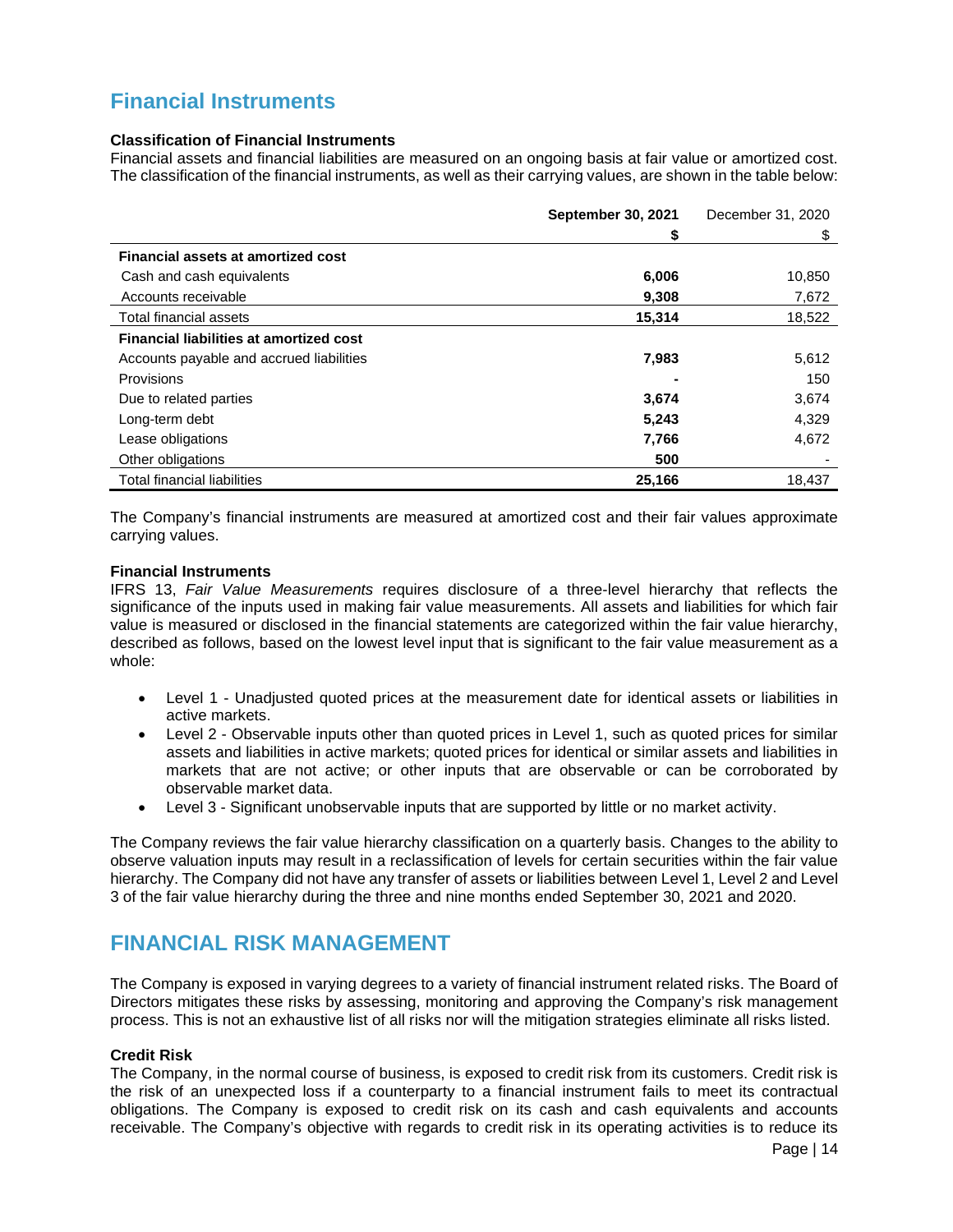exposure to losses. As the Company does not utilize credit derivatives or similar instruments, the maximum exposure to credit risk is the full amount of the carrying value of its cash and cash equivalents and accounts receivable.

The Company's accounts receivable relates to medical services revenue earned from its customers. Credit risk is low as the Company's major customers are government organizations. Non-government customers include private health plans and employers, and do not significantly impact the Company's credit risk.

The Company's cash and cash equivalents are held with multiple financial institutions in various bank accounts. These financial institutions include four major banks in Canada, which the Company believes lessens the degree of credit risk. Cash and cash equivalents include cash on hand and current balances with banks and similar institutions, including money market mutual funds, which are readily convertible into known amounts of cash and have an insignificant risk of changes in value.

As a result of COVID-19, the Company has not noted a significant change in the credit risk of its financial instruments

## **Liquidity Risk**

Liquidity risk is the risk that the Company will encounter difficulties in meeting its financial liability obligations as they become due. The Company's objective is to provide for expected cash requirements and accommodate for changes in liquidity needs. The Company manages this risk by managing its capital structure through continuous monitoring of its actual and projected cash flows.

As a result of COVID-19, the Company has reviewed the working capital requirements needed for medical supplies and the additional safety protocols that were implemented to comply with guidelines from the Ontario Government.

As at September 30, 2021, the Company's financial liabilities had contractual maturities as summarized below:

|                              | <b>Current</b> |               |          | <b>Non-current</b> |           |
|------------------------------|----------------|---------------|----------|--------------------|-----------|
|                              |                | Within 12     | 1 to $2$ | $3$ to 5           |           |
|                              | Total          | <b>Months</b> | Years    | Years              | > 5 years |
|                              |                | \$            |          |                    |           |
| Accounts payable and accrued |                |               |          |                    |           |
| liabilities                  | 7,983          | 7,983         |          |                    |           |
| Due to related parties       | 3,674          | -             | 3.674    |                    |           |
| Long-term debt               | 5,243          | 3,945         | 256      | 1,042              |           |
| Lease obligations            | 7,766          | 1,370         | 2,259    | 1,259              | 2,878     |
| Other obligations            | 500            | 350           | 150      |                    |           |
|                              | 25,166         | 13,648        | 6,339    | 2,301              | 2,878     |

The Company believes that its current working capital will be sufficient to satisfy its current debt obligations; however, the Company's ability to satisfy its non-current debt obligations will depend principally upon its future operating performance. The Company's inability to generate sufficient cash flow to satisfy its debt service obligations or to refinance its obligations on commercially reasonable terms could materially adversely impact the Company's business, financial condition or operating results.

## **Interest Rate Risk**

Financial instruments that potentially subject the Company to cash flow interest rate risk are those assets and liabilities with a variable interest rate. Only two of the Company's loan facilities included in long-term debt have a variable interest rate. Accordingly, with respect to the carrying and fair values of interestbearing liabilities, an assumed 25-basis point increase or decrease in interest rates would not have a significant impact on net loss and comprehensive loss.

Financial assets and financial liabilities that bear interest at fixed rates are subject to fair value interest rate risk. The Company's lease obligations and long-term debt are at fixed rates of interest. Those that are non-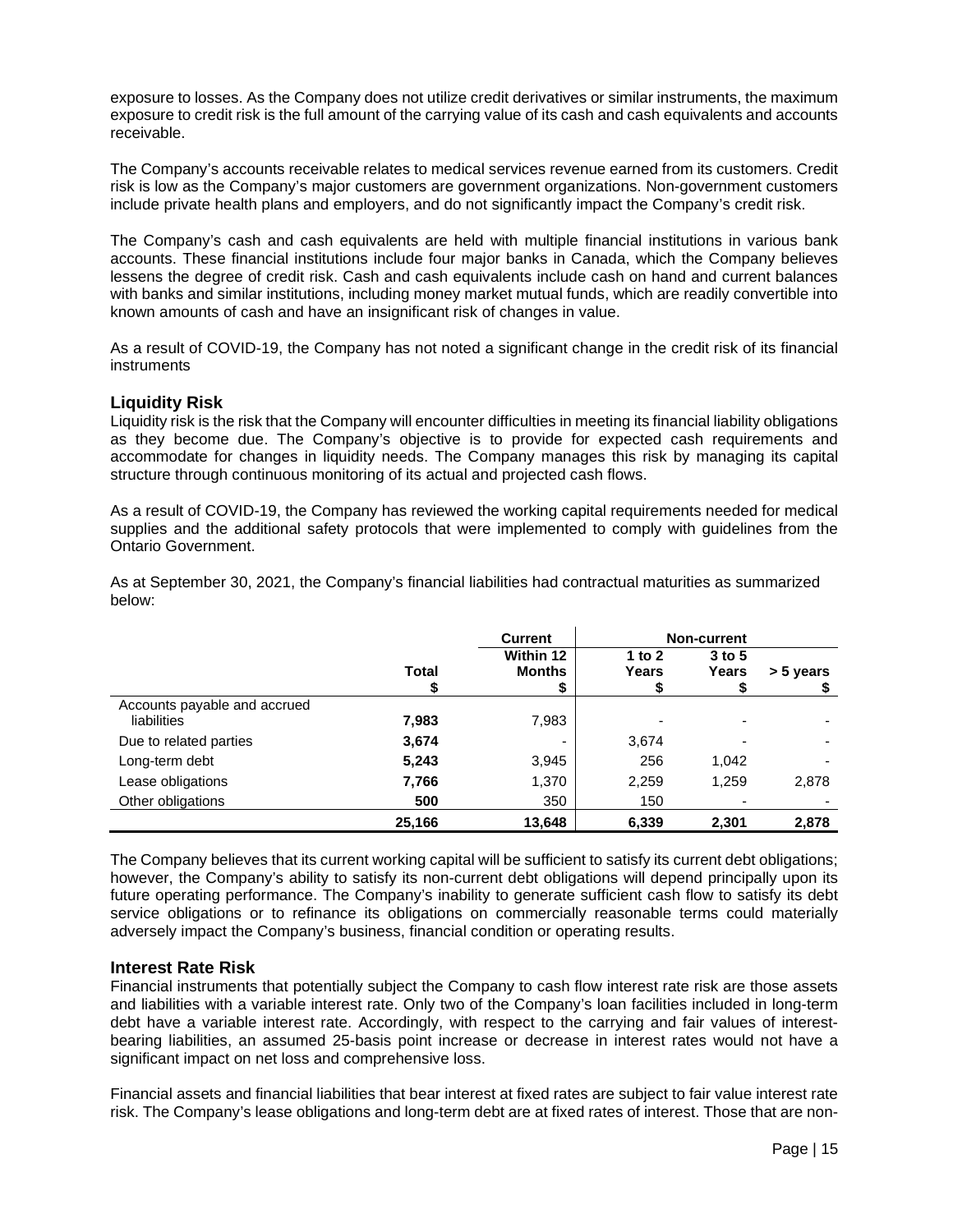interest bearing are carried at amortized cost and calculated using discount rates appropriate to the related debt.

The Company's policy is to minimize interest rate cash flow risk exposures on its long-term financing.

## **Litigation**

From time to time, during the ordinary course of business, the Company may be threatened with, or may be named as, a defendant in various legal proceedings, including lawsuits. Such proceedings may include, but are not limited to product liability, personal injury, breach of contract and lost profits or other consequential damage claims. Currently, there are no material ongoing proceedings.

## **Off-Balance Sheet Arrangements**

The Company does not have any off-balance sheet arrangements.

## **Related Party Transactions**

The Company's related parties include certain investors and shareholders, subsidiaries and key management personnel.

## **Loans from Related Parties**

The following related party balances were outstanding as at:

|                                       | <b>September 30, 2021</b> | December 31, 2020 |
|---------------------------------------|---------------------------|-------------------|
|                                       |                           |                   |
| Due to Bloom Burton & Co. Inc.        | 3.631                     | 3,631             |
| Due to Bloom Burton Development Corp. | 43                        | 43                |
|                                       | 3,674                     | 3.674             |

The amount due to Bloom Burton & Co. Inc. ("BBCI"), a shareholder of the Company, is non-interest bearing, unsecured and due on demand. BBCI has agreed not to call the loan prior to December 31, 2022.

The amount due to Bloom Burton Development Corp. ("BBDC"), a shareholder of the Company, is noninterest bearing, unsecured and due on demand. BBDC has agreed not to call the loan prior to December 31, 2022.

## **Outstanding Share Data**

As at September 30, 2021, the Company had (i) 46,517,484 common shares, (ii) 23,656,153 common share purchase warrants (with strike prices ranging from \$0.0001 to \$2.00 per common share), (iii) 77,476 restricted share units (all unvested) and (iv) 1,253,110 stock options (of which 586,402 have vested), issued and outstanding. The fully diluted number of common shares outstanding at the date hereof is 71,504,223.

On February 23, 2021, 3,225,000 prepaid warrants with a fair value of \$3.0 million and exercise price of \$0.0001 were exercised for common shares. The Company received nominal cash proceeds upon exercise.

During the three months ended September 30, 2021, the Company issued 1,385,714 common shares related to the acquisition of KumoCare and 63,324 common shares related to the vesting of restricted share units.

During the three months ended September 30, 2021, 345,462 stocks options with an exercise price of \$0.87 were forfeited. During the nine months ended September 30, 2021, 322,458 stock options with an exercise price of \$1.00 expired.